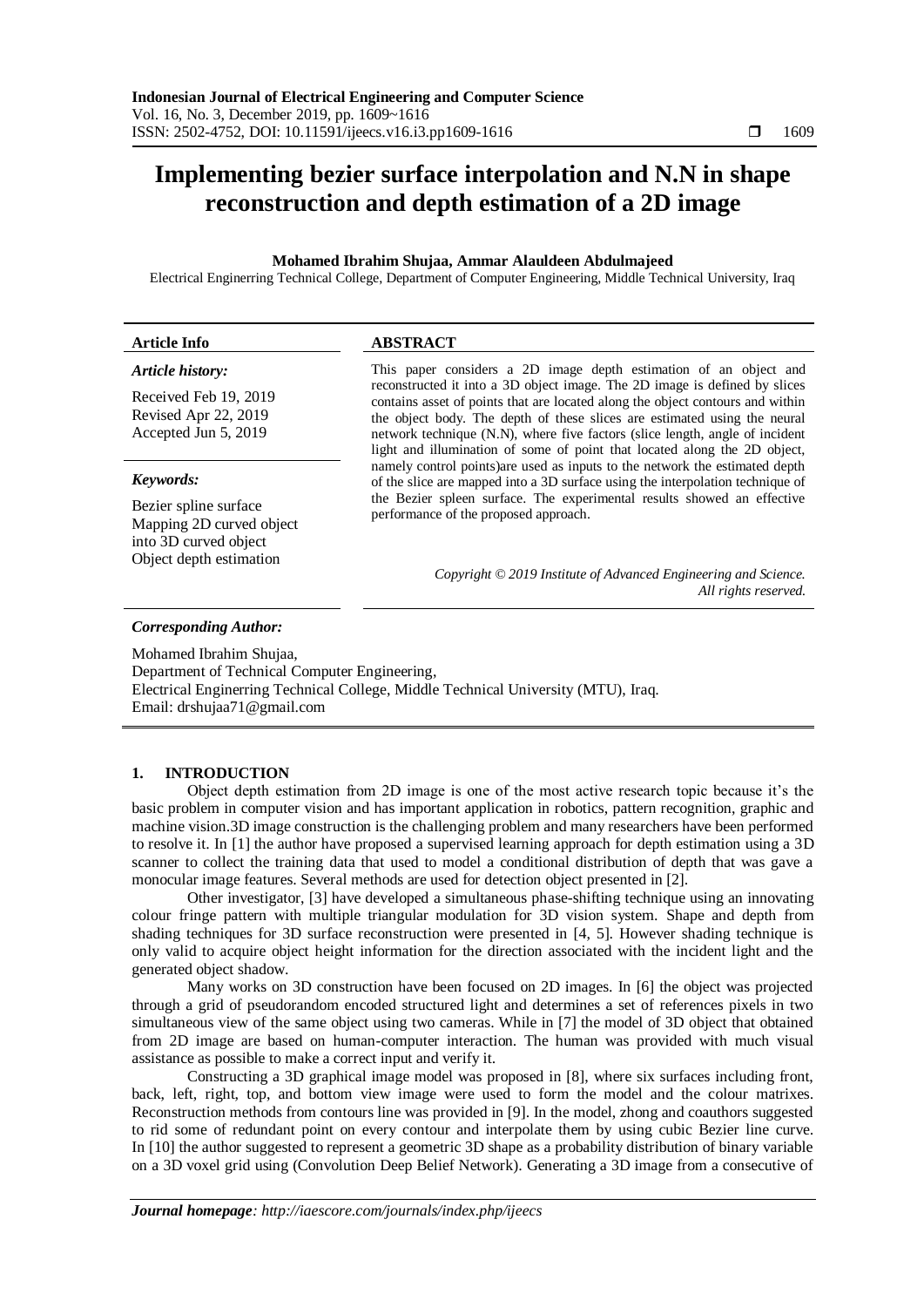2 D image has been investigated by [11]. 3D face reconstruction has been introduced in [12]. Where the author integrated variant face pose in order to reconstruct a 3D image face model.

The suggested model in this paper is different from others by proposing a new methodology to estimate the depth of an object. The model takes advantage of light distribution over an object, where their distribution alters based on object depth as well as angle of the incident light. In our model, asset of points in assigned in the 2D image that lays inside the object and along the contour. We referred to this point as control points. Neural network technique is used to estimate the depth, where object width illumination and angle  $(\theta)$  of the incident light are considered. The 2d object image is reconstructed into 3D object using Bezier spline surface. The proposed approach was tested on some 2D image and showed tolerable results.

# **2. CAMERA-OBJECT SETUP**

In order to get 3D complex object with deferent depth AUTO CAD software has been utilized to form various shape with variant depth. The 2D image are captured by linking camera with a target point light in which both are located perpendicular to the object at (150) cm. Figure 1 represent a sketch of the cameraobject setup structure whereas, Land  $R_d$  are the camera height and the depth of the object respectively.



Figure 1. The implementing structure

The resolution of the captured image is 640-480. A set of image pre-processing techniques are applied including: digital image de noising, thresholiding and edge detection that presented in [13], and the contour tracing to extract the edge as a set of connected pixel as presented in [14]. We can also use K-Mean classification (KM) to classify defied K group for data [15]. In this paper cylinder object with radius (15) cm and height of (40) cm is used as experimental sample to illustrate how to construct the 3D object image through applying the proposed stage of the methodology, where figure (2-a) and (2-b) represent the image of the used cylinder and its contour respectively.

## **3. RESEARCH METHODS**

The proposed method is divided into three main parts, setting the control point, neural network technique, and construction of 3-D object via Bezier surface interpolation. The parts are described in the Figure 2.



Figure 2.Cylinder object. (a) The 2D image (b) The contour of image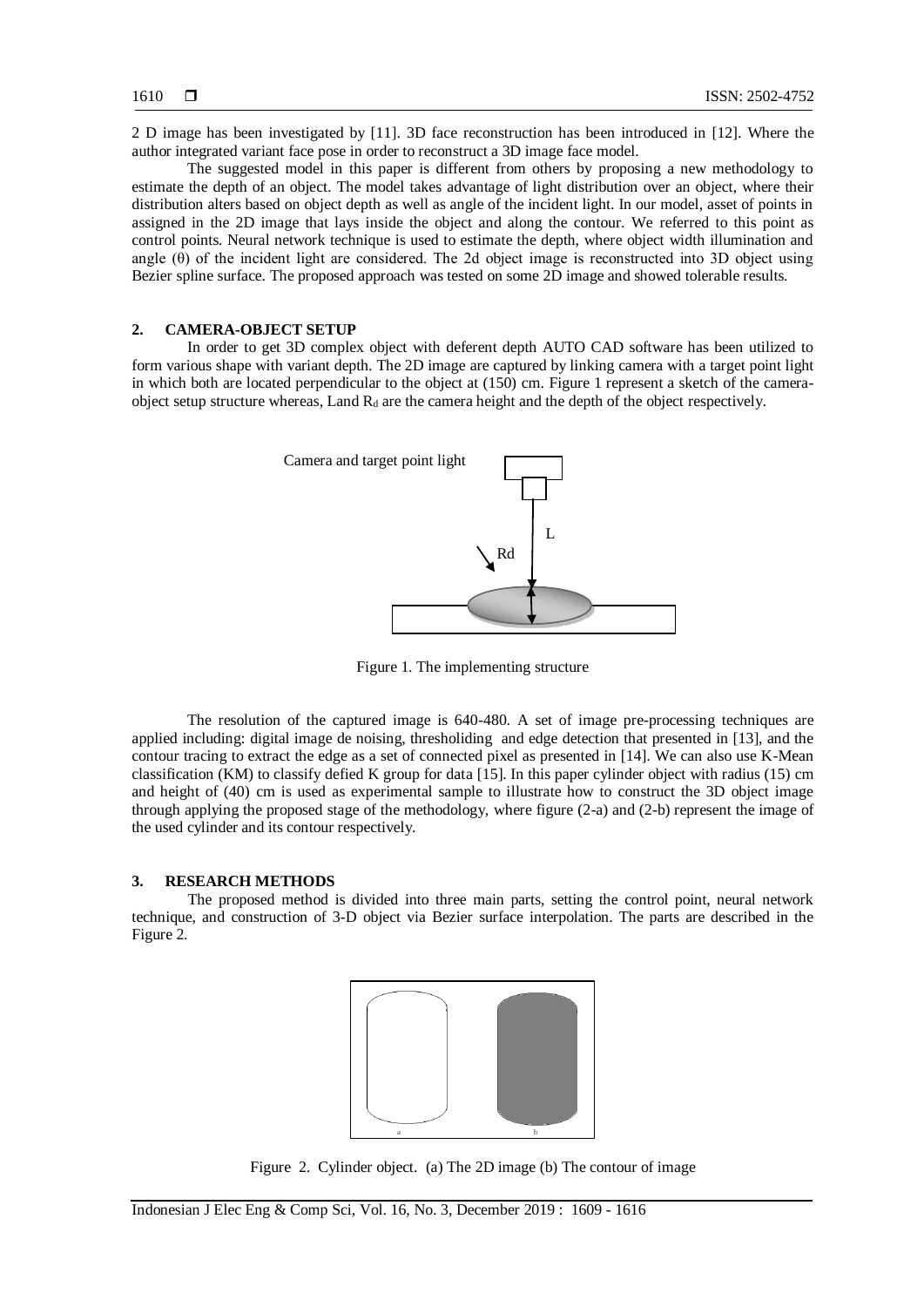#### **3.1. Set the control point**

The control point setting is a substantial issue of determining the object depth, it consist of two steps. In the first step, the object contour is divided into halves, right and left. Figure 3 shows the halves of the cylinder's contour, where each one includes two types of points, the edge and the halves control points. The edge control points are located along the object contour while the halve control points are placed in the middle of the halves. The spaces between the edge control points are equal to the space of the halves control points. Experimentally (10) pixels are convenient distance between control point where it gives an accurate trace for object shape.



Figure 3. Two halves contour of the cylinder

The right and the left side of the object contour can be represented by two matrixes Rs and Ls respectively, where each element contains the value of (x,y) coordinate for the control point. The right halves side:

$$
Rs=[r_{si}] \qquad i:\rightarrow n,j:1\rightarrow m. \tag{1}
$$

The left halves side :

$$
Ls = [l_{sij}] \qquad i: \to n, j: 1 \to m. \tag{2}
$$

where n is the number of control points while m is the type number of these points and equals 2, edge and halves. In the next steps of the setting methods, Rs an Ls are combined in one matrix Ts as shown in Equation (3).

$$
Ts = [Rs Ls]_{nxk} \tag{3}
$$

K is the number of whole types of the control points and equals 4.

In our method, a slice will be referred to a set of points that have the same level where each slice have 4 control points. These points are connected one to another to construct the slice shape, where Figure 4 shows the slice shape of the cylinder that has (33) slices of length of (288) pixels. The cylinder ends are demonstrated with (12) slice while the cylinder body represent with (21) slice. Obviously the slice that constituent the cylinders body are equal width while the slice in the other side are very close compare with the slice of the body, in spite of all distance between the cylinder slices are equal to 10 pixel as mentioned previously. This is due to the convergence between contours sides (left and right).





*Implementing bezier surface interpolation and N.N in shape reconstruction .... (Mohamed Ibrahim Shujaa)*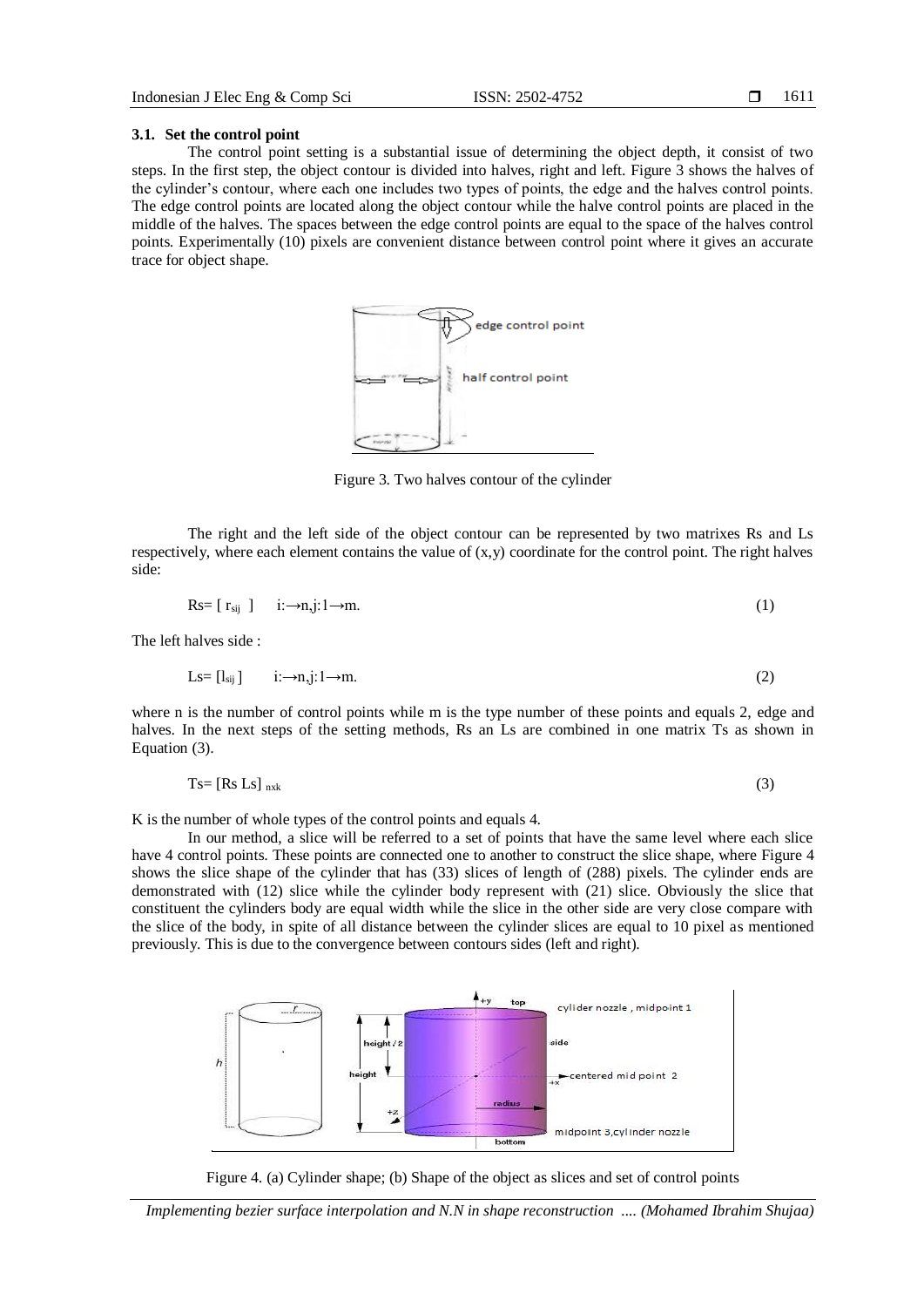(5)

#### **3.2. Neural network technique**

The neural network represents a powerful data processing technique that has reached maturity and broad application [16, 17]. In this paper the neural network technique is used to estimate the value of depth. Here a network with five inputs, two hidden layer and one output is proposed. The hidden layer is composed from eight neurons. The height of the slice, the illumination of the slice midpoint, to half control point illumination and the incident light angle  $(\theta)$  represent the five input of the network while the depth represent the output. The first input portrays the number of the pixels in the slice while the intensity value of the midpoint and the two half control are used as second, third and fourth input respectively. The fifth input (θ), that is shown in Figure 5 can be defined as the angle between the perpendicular incident light on the centered midpoint and the incident light on the required midpoint as in Equation (4).

$$
\theta_k = \tan^{-1}\left(\frac{(Yk|Y)n/2}{L}\right)k:1 \to n. \tag{4}
$$

where ( $Y_k - Y_{n/2}$ ) is vertical distance between the slice midpoint and the cantered mid point and L is the perpendicular distance of the incident light on the entered midpoint.

The proposed network is verified using the matlab program, where back propagation learning algorithm is used with 0.05 learning rate. All neurons are set to use a sigmoid activation function. The network is trained using 300 sets that selected to cover many depth cases for different curved shape.



Figure 5. The angle of midpoint incident light

#### **3.3. Construct the 3D shape**

Bezier surface are a species of a mathematical spline used in computer graphics, computer-aided design and finite element modeling. It is defined by a rectangular grid of control point; it is anchored at the four corner point and employs the other grid points to determine its shape as pointed in [18-20].

In this work the Bezier surface interpolation is utilized to construct the 3D shape where the value of the estimated depth of each slice will be used as the z value for the half control point of the same slice while the depth of the edge control point will assign to zero Equation (3) is divided into three (4\*n) sub-matrices, [21, 22], where each one has a simple component of coordinates. These matrices are  $C_x$ ,  $C_y$  and  $C_z$  which referred to x, y, and z component respectively. Equation (5) shows the matrix form of x component where y and z component can be represented in the same way.

| rsec1 sec2 | sec3 sec4                                                    |  |
|------------|--------------------------------------------------------------|--|
|            | $\left[ x(1,1) \ x(1,2) \ x(1,3) \dots x(1,n) \right]$       |  |
|            | $\left[x(2,1) \quad x(2,2) \quad x(2,3) \dots x(2,n)\right]$ |  |
|            | $\left[ x(3,1) \right] x(3,2) x(3,3) \dots x(3,n)$           |  |
|            | $\left[ x(4,1) \right] x(4,2) x(4,3) \dots x(4,n)$           |  |
|            | $\lfloor x(5,1) \ x(5,2) \ x(5,3) \dots x(5,n) \rfloor$      |  |

The 3D shape is constructed using a bi cubic Bezier matrix surface where the bi cubic Bezier matrix is given by a grid of (4\*4) control point. Obviously, each four slices represent 16 control point or one Bezier patch so for an object shape that has more than four slices, a single surface patch does not enough to cover all objects details. Hence the object surface will be described through several patch joint together through continuity patch to ensure that smoothness of the surface. The main matrix  $C_x$ ,  $C_y$  and  $C_z$  are divided into sub matrix where each of them has four slices (16 control point). The number of sub matrix is depending on the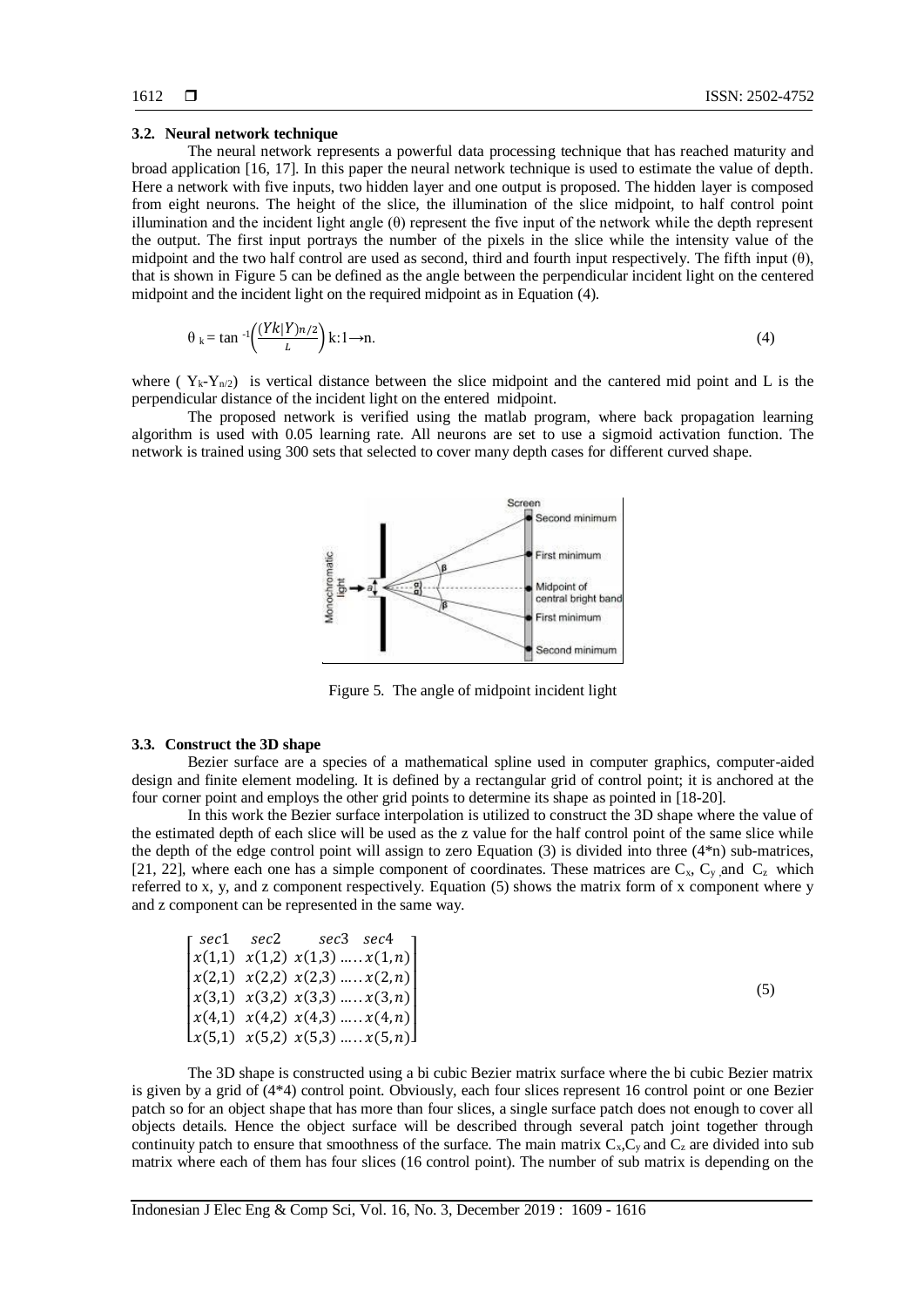number of slices as shown in [23, 24]. The bi cubic Bezier surface can be shown in matrix form through equation (6).

$$
S(u,v) = [U][N][CP][N][V] \tag{6}
$$

Hence the 4\*4 matrix [CP] stores the control points, [N] contains the Bernstein polynomial coefficients  $[U] = [u_3 u_2 u_1]$  and  $[v_3 v_2 v_1]$  as mentioned in [25]. The construction of 3-D matrix shape through a set of Bezier patches and continuity patch is Clearfield in Figure 6, where the cylinder shape with 33 slices are portrayed as a wireframe object that consist from six Bezier patch and five continuity patch.



Figure 6. Bezier surface of the cylinder

# **4. RESULTS AND ANALYSIS**

In order to evaluate the performance of our methodology we selected four 2-D images of different shape including cone, bowel, vase, and sphere. These images contain Varity of curves and depth which makes the construction of 3D image more complex and challenged. Figure 7 represent the tested objects where the picture of the left column is the original 2-D object image while those of right column are the constructed 3D object shape image. The cone and bowl image are represented in the Figure 7(a-L) and (b-L) respectively, each of them has different depth value and a total length of 40cm. In the first object, the depth of upper ends starts from (25) cm and growth down to (50)cm at the lower end, while the second object, the depth starts from (30)cm where it is enlarging to reach (50)cm and then decrease until (15)cm at the end of the object. The cone and bowl from (64) slice that translated into a wire frame Bezier surface with (11) Bezier patch connected with (10) continuity patch as shown in the Figure 7(aR) and (bR) respectively.

Figure 7(c-L) shown the image of vase object. It has disparity values of depth between (20-45) cm constructed a shape with (56) slices .these slices are translated into (10) Bezier patch connected by (10) continuity patches. The whole patches produced a wire-frame Bezier surface of the vase objects with various depths as illustrated in Figure 7(c-R).

Finally the 2-D image of the sphere object with (15) cm radius is shown in Figure 7(d-L). It is transformed to a shape of (22) slices with (4) Bezier patches connected by (3) continuity patches as represented in Figure 7(d-R). The proposed methodology is evaluated through the experimental results that indicate verity value of error depending on complexity of the tested shape. The mean error value E is calculated though Equation (7).

$$
E = \frac{1}{N} \sum_{i=0}^{n} e
$$
 (7)

where N is the number of sample and e is the error value of the estimated depth that calculated for each sample as illustrated in Equation (8).

$$
e = \sum_{j=0}^{m} \frac{Rdj - Edj}{Rdj} \tag{8}
$$

where M is the number of slices in the object shape, *Rd, Ed* are the real depth and the estimated depth of the object respectively. For the five tested samples including cylinder, cone, bowl, vase and sphere objects the mean error value doesn't exceed (3%).

*Implementing bezier surface interpolation and N.N in shape reconstruction .... (Mohamed Ibrahim Shujaa)*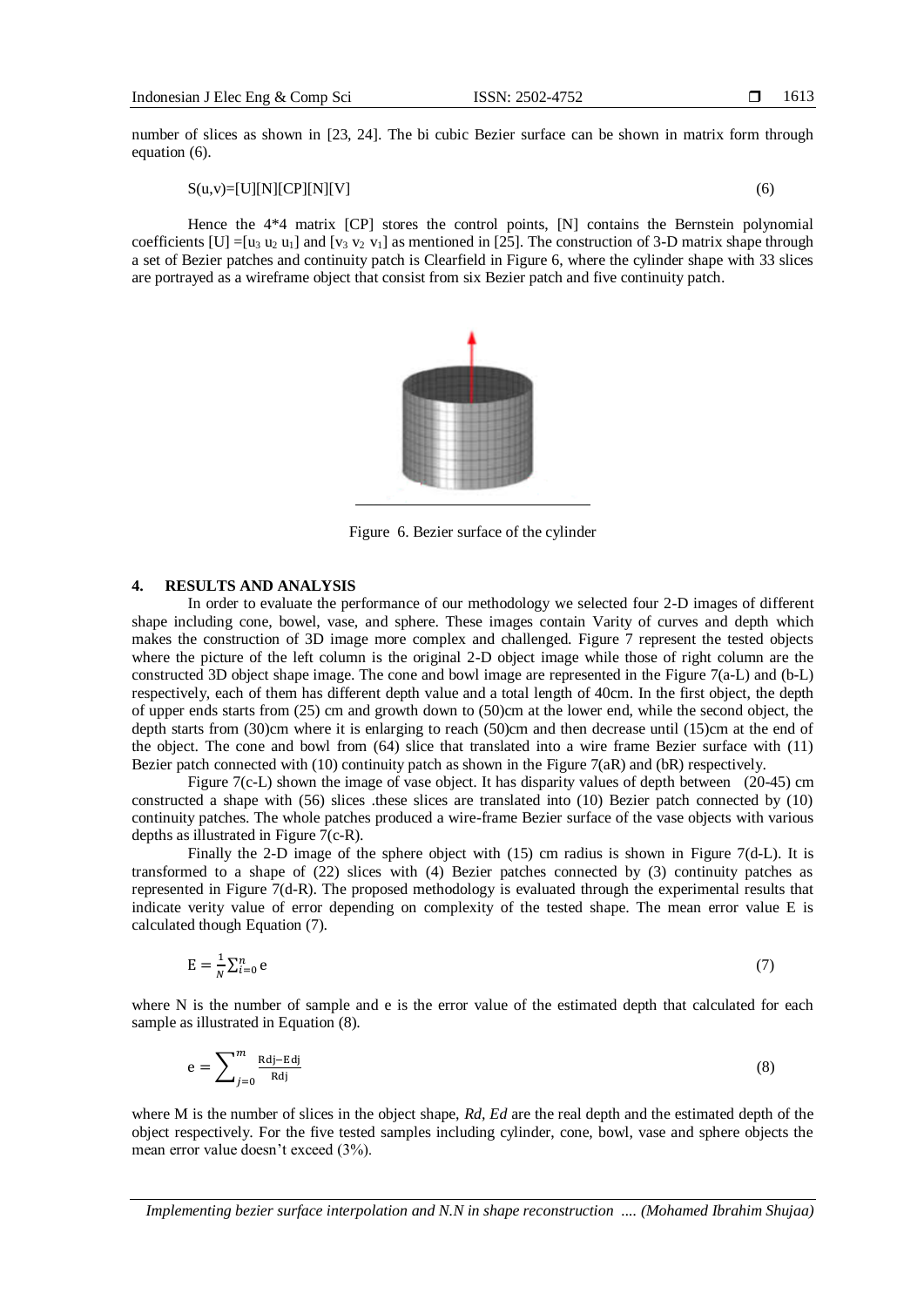

Figure 7. The 2d image of cone, bowl, vase and sphere and their 3-d Bezier surface image

## **5. CONCLUSTION**

In this paper the depth of an object in a 2D image is estimated and utilized in the 3D shape construction. A still camera with a target point light is used to capture the 2D image processing technique to get the contour of the object. The object contour is divided in two parts (left and right) sides. Two types of control points named edge control point and half control point are located on the both side. The control points help in determining the slice shape of the object. The neural network technique is used to get an estimation value of for object depth based on a set of inputs value including the length of the slices. Midpoint illumination, two half control points illumination and the incident light angle. The Bezier surface is used to construct the 3D image shape of the 2D image object based on the estimated depth values. In order to evaluate our proposed model, we selected four different objects.( cone, bowl, vase, sphere) where these objects are characterized by varying depth along the object shape. As a consequence, the 3D shape estimation for these objects is a challenge for our proposed model. The result reveals a beneficial estimation in which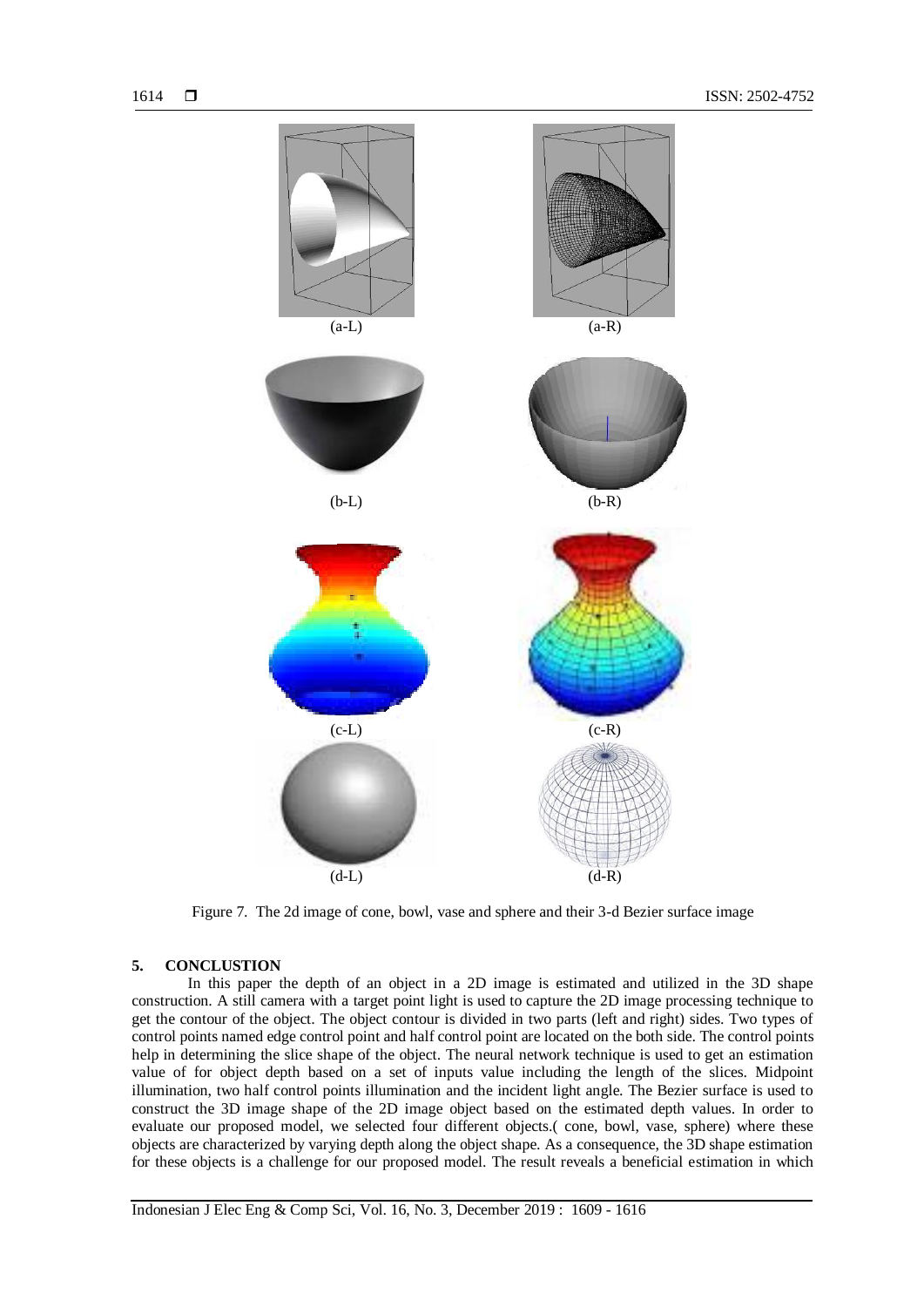1615

the mean error of whole selected objects is 3%. Our model has a potential to be used in robot-grasping task in which the geometry of 3D object is reconstructed and then grasping position and orientation could be determined. Another potential is by implementing the model in industrial-CNC machine. This could provide the machine with image based depth estimation to manufacture in 3D object from a 2D image.

#### **REFERENCES**

- [1] S. Ashutosh, et al., "3D Depth Reconstruction from a Single Still Image," *Springer Int J Comput Vis*, 2007.
- [2] J. Cao, et al., "Object Tracking Based on Multiple Features AdaptiveFusion," *Telkomnika Indonesian Journal of Electrical Engineering*, vol. 12, pp. 6811-6818, 2014.
- [3] C. Liang and N. Xuan, "Real- Time 3D Robot Vision Employment Novel ColorFringe Projection," *Proceedings of the 4th international conference on Autonomous Robot and Agent*, 2009.
- [4] G. Al-Kindi and K. Ali, "Investigation of Object Shadow Utilization in 3D Shape reconstruction using inexpensive Equipment," *Transaction in utility and image recognition*, vol. 1, 2010.
- [5] R. Fabio, et al., "Turning image into 3D model," *IEEE single processing magazine*, 2008.
- [6] L. Phillip, et al., "3D object model recovery from 2D image using structured light," *IEEE transaction on instrumentation and measurement*, vol. 53, 2004.
- [7] M. Yuichi and K. Avinash, "An interactive Frame work for Acquiring vision model of 3D object from 2D image," *IEEE Transaction on system Man and cybernetics*, vol. 34, 2004.
- [8] T. K. Yang, et al., "Rapidly construction a simple 3D graphic model using a consumer user digital still camera," *IEEE Transaction on consumer electronics*, vol. 52, 2006.
- [9] L. Zhong, et al., "Reconstruction from contour line based on bi-cubic Bezier Spline surface," *Journal of Zhejiang university- Science A*, vol. 7, pp. 1241-1246, 2006.
- [10] Z. Wu, et al., "3D shape nets a deep representation of volumetric shape," *The IEEE conference of computer vision and pattern recognition (CVPR)*, pp. 1912-1920, 2015.
- [11] D. A. Sponeer, et al., "Methodology for 3D scene reconstruction from 2D image sequences," Us. Patent, 2014.
- [12] D. Jianga, et al., "Efficient 3D reconstruction for face recognition," *Pattren 2015 recognition*, vol. 38, pp. 787-798, 2005.
- [13] G. Rafal and W. Richared, "Digital image processing," Third Edition Pearson Education, Inc, 2008.
- [14] G. Al-kindi, et al., "An example of two dimensional component inspection using computer vision," Proc. Instn. Mech. Eng., vol. 205, pp.77-83, 1991.
- [15] R. Thirumahal and P. A. Deepali, "KNN and ARL Based Imputation to Estimate Missing Values," *Indonesian Journal of Electrical Engineering and Informatics*, vol. 2, pp. 119-124, 2014.
- [16] D. Gerard, "Neural network methodology and application," Springer-verlag Berlin Heidelberg, 2005.
- [17] S. David, "Curves and surface for computer graphics," Springer science business media, Inc, 2006.
- [18] Yang H., et al., "Image fusion based on multiscale guided filters," *IEEE Journal of Optoelectronics Laser*, vol. 26, pp. 70-176, 2015.
- [19] S. H. Asman and A. F. Abidin, "Comparative Study of Extension Mode Method in Reducing Border Distortion Effect for Transient Voltage Disturbance," *Indones. J. Electr. Eng. Comput. Sci.*, vol. 6, pp. 628, 2017.
- [20] M. H. Jopri, et al., "An Accurate Classification Method of Harmonic Signals in Power Distribution System by Utilising S-Transform," *TELKOMNIKA (Telecommunication Comput. Electron. Control)*, vol. 15, pp. 62, 2017.
- [21] Kumar A. M., "An outcome of periodized small side games with and without mental imagery on playing ability among intercollegiate level soccer players," *Indian Journal of Science and Technology*, vol. 8, 2015.
- [22] Panda S. S. and Jena G., "Image Super Resolution Using Wavelet Transformation Based Genetic Algorithm," *Computational Intelligence in Data Mining*, vol. 2, pp. 355-361, 2016.
- [23] Ganeshbabu T. R., "Computer aided diagnosis of glaucoma detection using digital fundus image," *International journal of advances in signal and image sciences*, vol. 1, pp. 1-11, 2015.
- [24] R. Sugi, "Estimation of Power Quality Indices Using Discrete Wavelet Transform," *IEEE*, 2016.
- [25] Gajdhane A. V. and Deshpande L. M., "Detection of Lung Cancer Stages on CT scans Images by Using Various Image Processing Techniques," *IOSR Journal of Computer Engineering (IOSR-JCE)*, vol. 16, pp. 28-35, 2014.

## **BIOGRAPHIES OF AUTHORS**



Senior lecturer Dr.Mohamed Ibrahim Shujaa is a member of Electrical Enginerring College, middle Technical University Baghdad (MTU),he has more than 15 years experience in neural network & network system and in both the industry and academic sectors, and has been involved at various levels of VLSI design such as Encryption and decryption, head motion detection, analogue  $\&$  digital circuit design. Currently, he is actively researching new techniques on IOT using DNA and stream cipher to increase the level of encryption. His research interests include raspberry pi and micro controller, low power algorithms and architectures design, and image and video processing, and network.

*Implementing bezier surface interpolation and N.N in shape reconstruction .... (Mohamed Ibrahim Shujaa)*